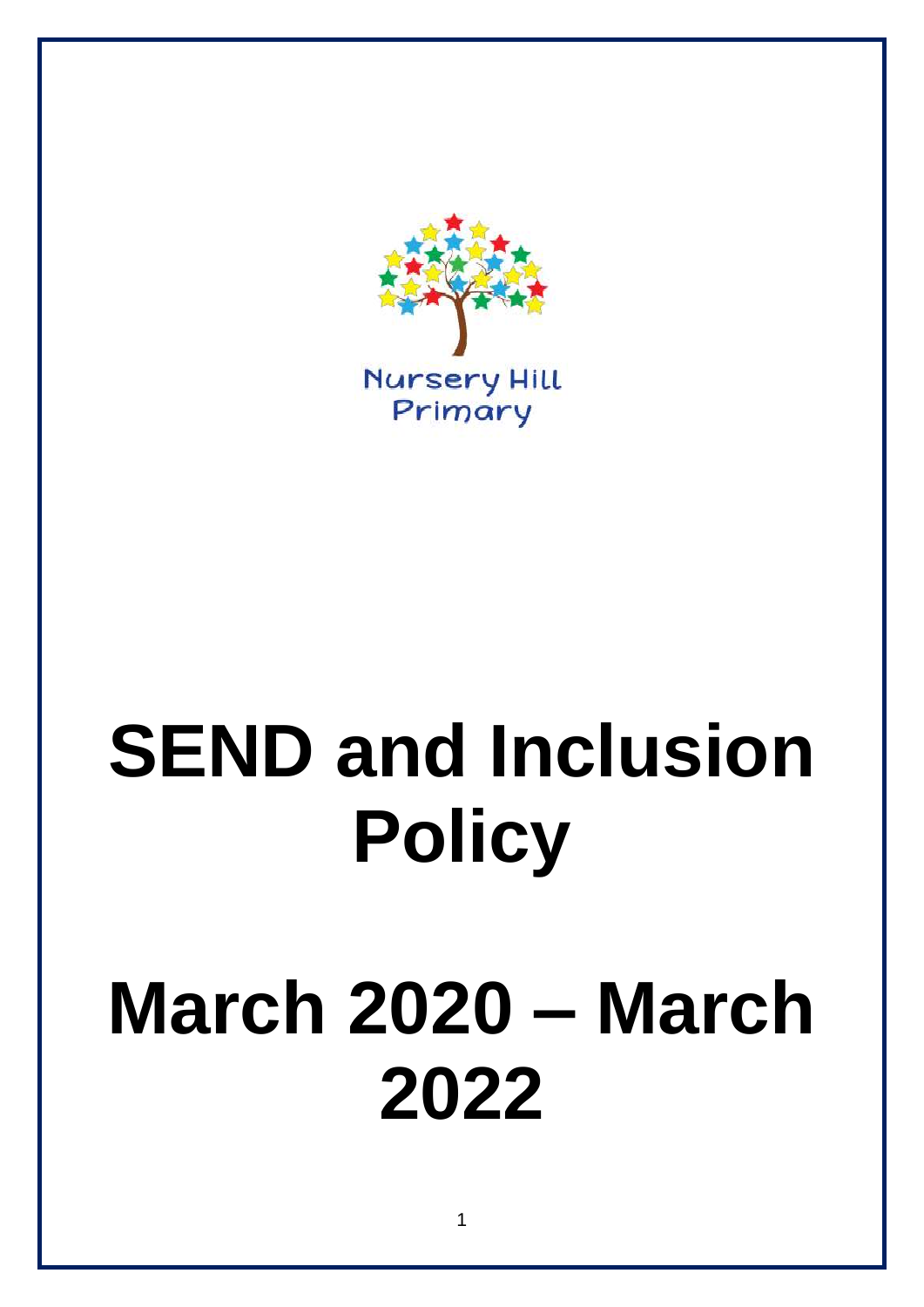## **The School's Values, Vision and Broader Aims around SEND**

## **"If children are happy they will achieve"**

## **We seek to educate the whole child, paying particular attention to children's emotional and intellectual well-being.**

Nursery Hill Primary is committed to providing an appropriate and high-quality education to all of our pupils whilst meeting their individual needs. We believe that all children, including those identified as having special educational needs, English as an additional language, and children from minority ethnic groups, have a common entitlement to a broad and balanced academic and social curriculum, which is accessible to them, and to be fully included in all aspects of school life.

## **Definition of special educational needs and/or disabilities taken from section 20 of the Children and Families Act 2014.**

A child or young person has SEND if they have a learning difficulty or disability which calls for special educational provision to be made for them. A child of compulsory school age or a young person has a learning difficulty or disability if they:

- a) Have a significantly greater difficulty in learning than the majority of others of the same age;
	- or
- b) Have a disability which prevents or hinders them from making use of educational facilities of a kind generally provided for others of the same age in mainstream schools or mainstream post-16 institutions.

Children must not be regarded as having a learning difficulty solely because the language or form of language of their home is different from the language in which they will be taught.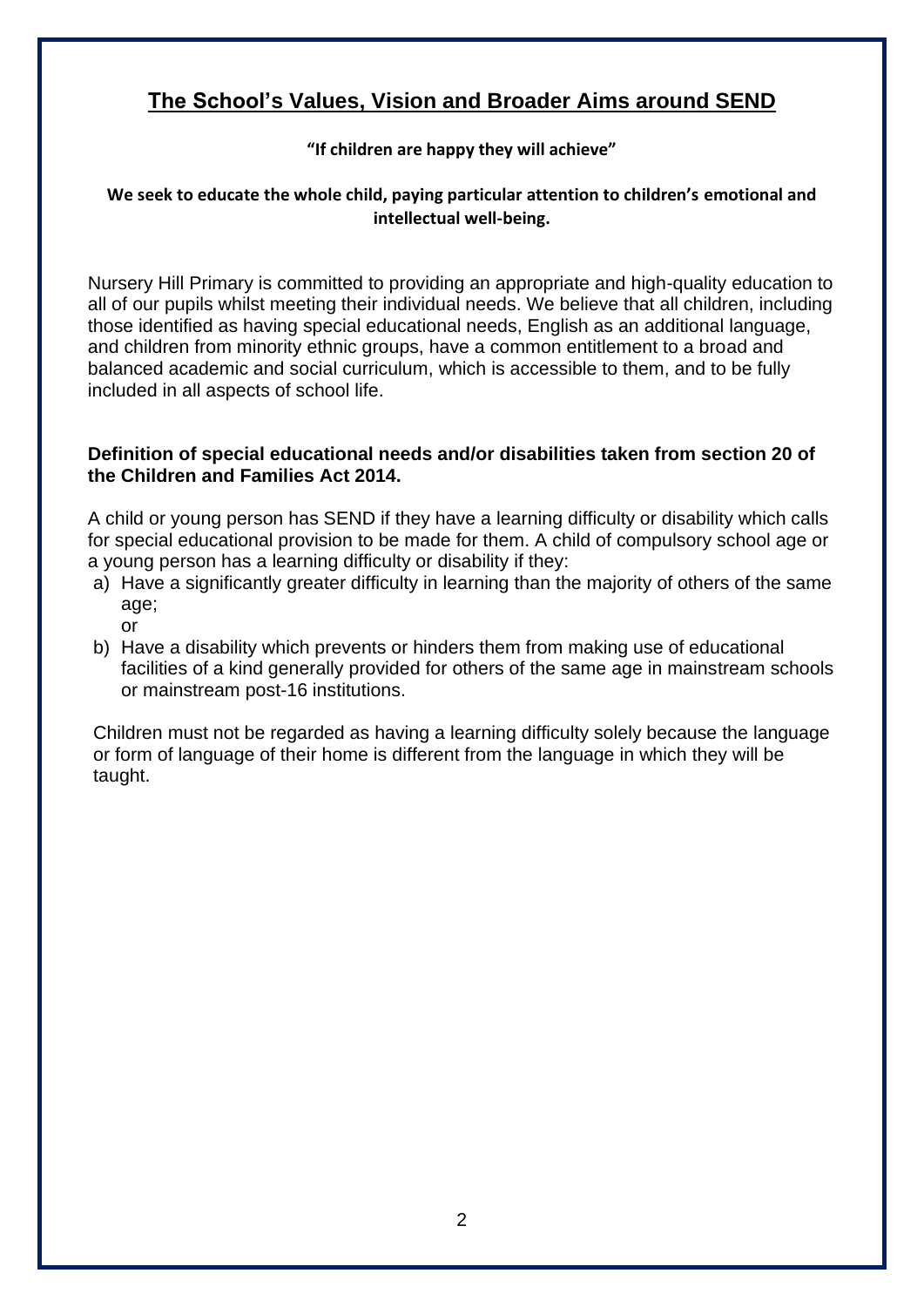## **Policy Introduction**

We believe that all children should be equally valued in school. We will strive to eliminate prejudice and discrimination, and to develop an environment where all children can flourish and feel safe.

Nursery Hill Primary is committed to inclusion for all pupils. We aim to facilitate a sense of community and belonging offering new opportunities to learners who may have experienced previous difficulties. This means we will respond to learners in ways which take into account of their varied life experiences and needs.

We believe that educational inclusion is about equal opportunities for all learners, whatever their age, gender, ethnicity, impairment, attainment and background. We pay particular attention to the provision for and the achievement of the following different groups of learners:

- girls and boys
- minority ethnic and faith groups,
- learners who need support to learn English as an additional language (EAL)
- learners with special educational needs
- learners who are disabled
- those who are gifted and talented
- those who are looked after by the local authority
- others such as those who are sick
- those who are in families under stress:
- any learners who are at risk of disaffection and exclusion

Nursery Hill Primary follows the requirements outlined in the following legislation:

- SEN and Disability Act
- Equality Act 2010
- The Revised Special Educational Needs and Disability Code of Practice 0-25 2014
- The Children and Families Act 2014

#### **Policy Development and Implementation**

As part of Nursery Hill Primary's strategic planning for developing this policy, the following stakeholders were informed and consulted as necessary:

- Parents
- **Staff**
- SEND Co-ordinator
- SEND Trustees
- Support Agencies that work with Bordesley Village Primary
- Beacon Behaviour Support Service

This policy describes the way we meet the needs of children who experience barriers to their learning in the following areas:

- Communication and interaction
- Cognition and Learning
- Social Emotional and Mental Health Difficulties
- Sensory and Physical needs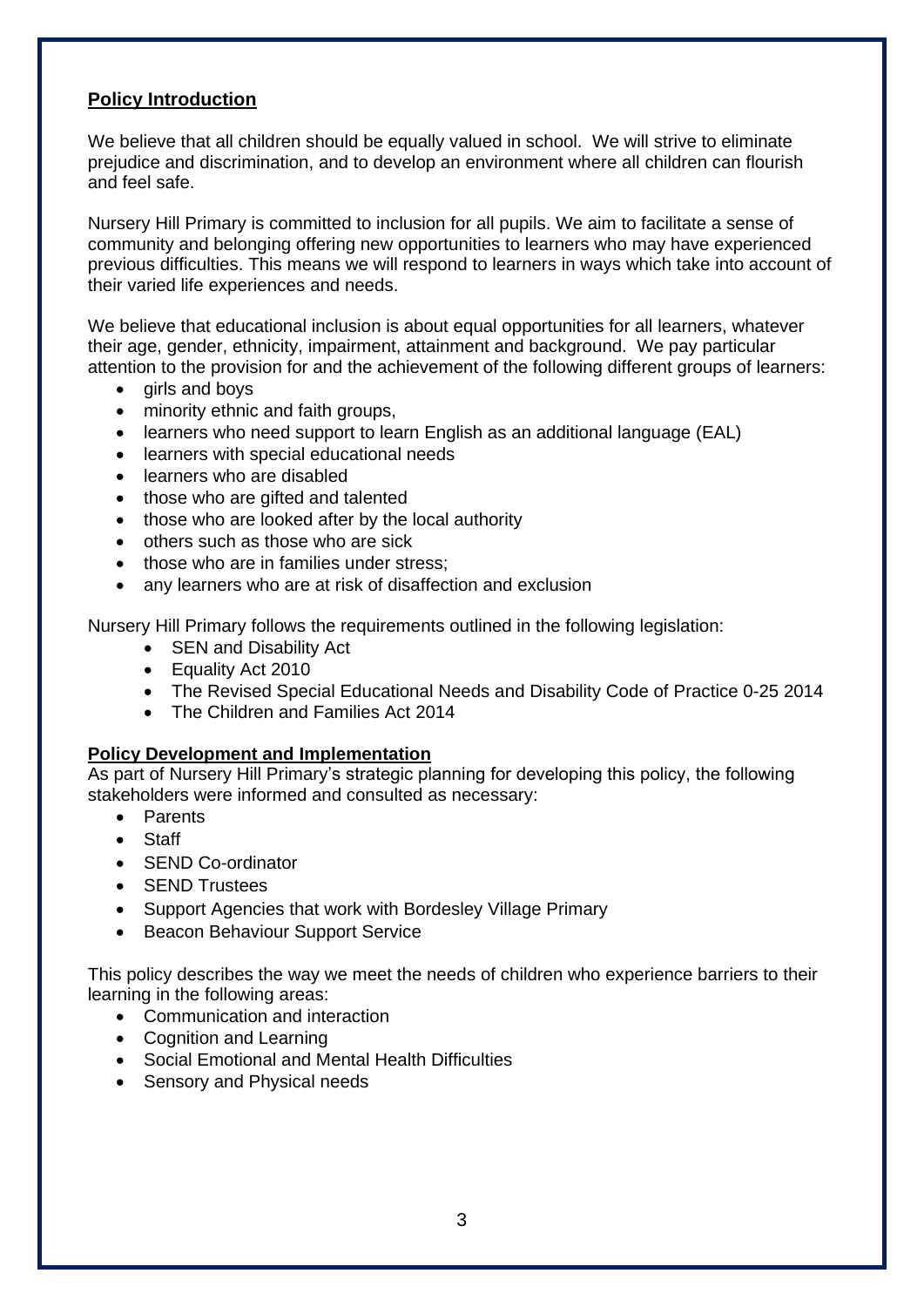## **Identification of SEND**

We recognise that pupils learn at different rates and that there are many factors affecting achievement, including ability, emotional state, age and maturity. We believe that many pupils, at some time in their school career, may experience difficulties which affect their learning, and we recognise that these may be long or short term.

Under-achieving pupils (ie those pupils who are working slightly below the expected standard for their year group following formal assessments), are not added to the SEND register unless there are additional SEND needs as outlined in the Code of Practice. For those underperforming children, the class teacher will be responsible for setting up appropriate interventions to address any areas of weakness or gaps in the pupils learning.

At Nursery Hill Primary we aim to identify these needs as they arise and provide teaching and learning contexts which enable every child to achieve to his or her full potential.

#### **Types of Need**

The Code of Practice (2014) describes four broad categories of need which give an overview of the range of needs that should be planned for.

#### • **Communication and Interaction**

This category incorporates children with speech, language and communication needs (SLCN) and children with ASD, including Asperger's Syndrome and Autism.

#### • **Cognition and learning**

This category includes moderate learning difficulties (MLD), severe learning difficulties (SLD), through to profound and multiple learning difficulties (PMLD). Specific learning difficulties (SpLD) that affect one or more specific aspects of learning also fall in this category.

#### • **Social, emotional and mental health difficulties**

Children may experience behaviours that reflect underlying mental health difficulties such as anxiety or depression. Other children and young people may have disorders such as attention deficit disorder, attention deficit hyperactive disorder or attachment disorder.

#### • **Sensory and/or physical needs**

Children with vision impairment (VI), hearing impairment (HI) or a multi-sensory impairment (MSI) will require specialist support and/or equipment to access their learning. Some children with a physical disability (PD) require additional ongoing support and equipment to access all the opportunities available to their peers.

The Code of Practice highlights that it is important to consider what is not SEND, but may impact on progress and attainment:

- Attendance and Punctuality
- Health and Welfare
- EAL
- Being in receipt of Pupil Premium Grant
- Being a Looked After Child
- Being a child of Serviceman/woman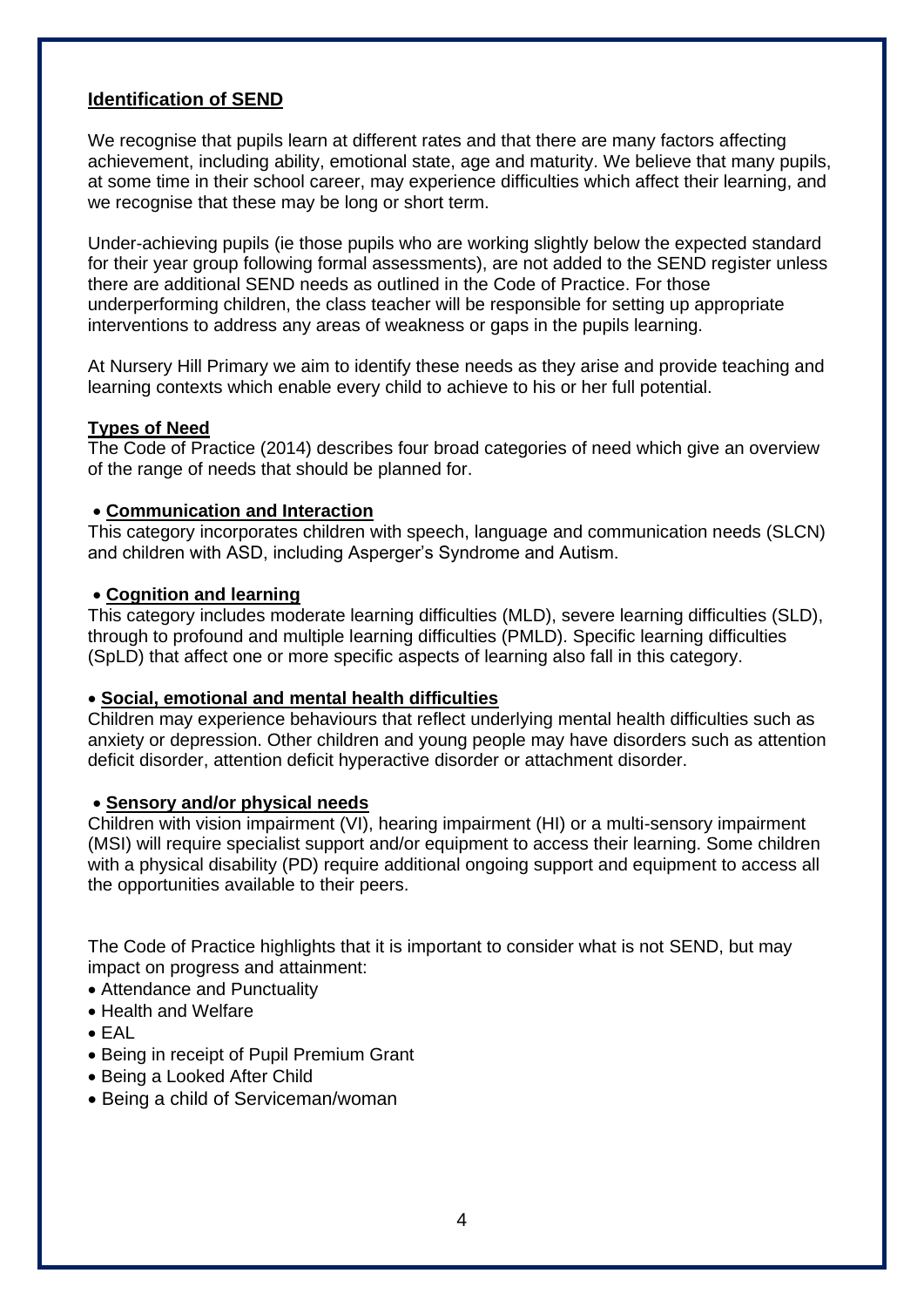## **A Graduated Approach to SEND Support**

## **Stage 1 (Universal Support)**

## **(***Pupils are provided with well-differentiated 'quality first teaching')*

- All learners, regardless of individual needs will have access to 'quality first teaching'
- All teachers are expected to plan effectively to meet pupils' identified needs and track their progress
- Audit the provision to ensure it matches the needs of their pupils' in lessons
- Identify gaps in their learning and put in place provision that addresses them
- Respond to continuing professional development and training and implement appropriate strategies that improve the progress and attainment by children.
- All teachers are expected to effectively liaise with parents and carers.

## **Stage 2 (Targeted support)**

## *(Targeted intervention and support for pupils with SEND)*

- Continuation of stage 1 strategies.
- Regular adult led interventions that are planned and targeted.
- Regular parental liaison
- Information from other settings
- Early advice from external agencies
- Involvement of outside agency support services (where appropriate)
- Individual or small group support within the class setting
- Additional differentiation of resources and equipment

This will be monitored through:

- Classroom assessments and monitoring, using continuums and Individual Education Plans where appropriate
- Tracking an individual pupils progress over time

## **Stage 3 (Specialist support)**

## *(Specialist intervention and support for pupils with SEND)*

- Continuation of stage 1 and 2 strategies
- Sustained and systematic adult support Adult led intervention, mix of group work and planed 1:1)
- Interventions and direct input from external agencies
- Multi agency support where appropriate
- Specific environmental adaptations

On rare occasions, where a pupil has a significant, severe and sustained need, it may be necessary to enter a multi-disciplinary assessment process with health and social care in order to consider the need for an Education Health and Care Plan (EHC Plan).

## **EHCP Support**

## *(Specific support for pupils in receipt of an Education Health and Care Plan)*

- Pupils with an EHCP will have access to all arrangements for pupils on the SEND register (as in Stage 1 - 3 support) and in addition will have an annual Review of their plan.
- Our review procedures fully comply with those recommended in Special Educational Needs and Disability Code of Practice 0-25 2014 and with LA policy and guidance.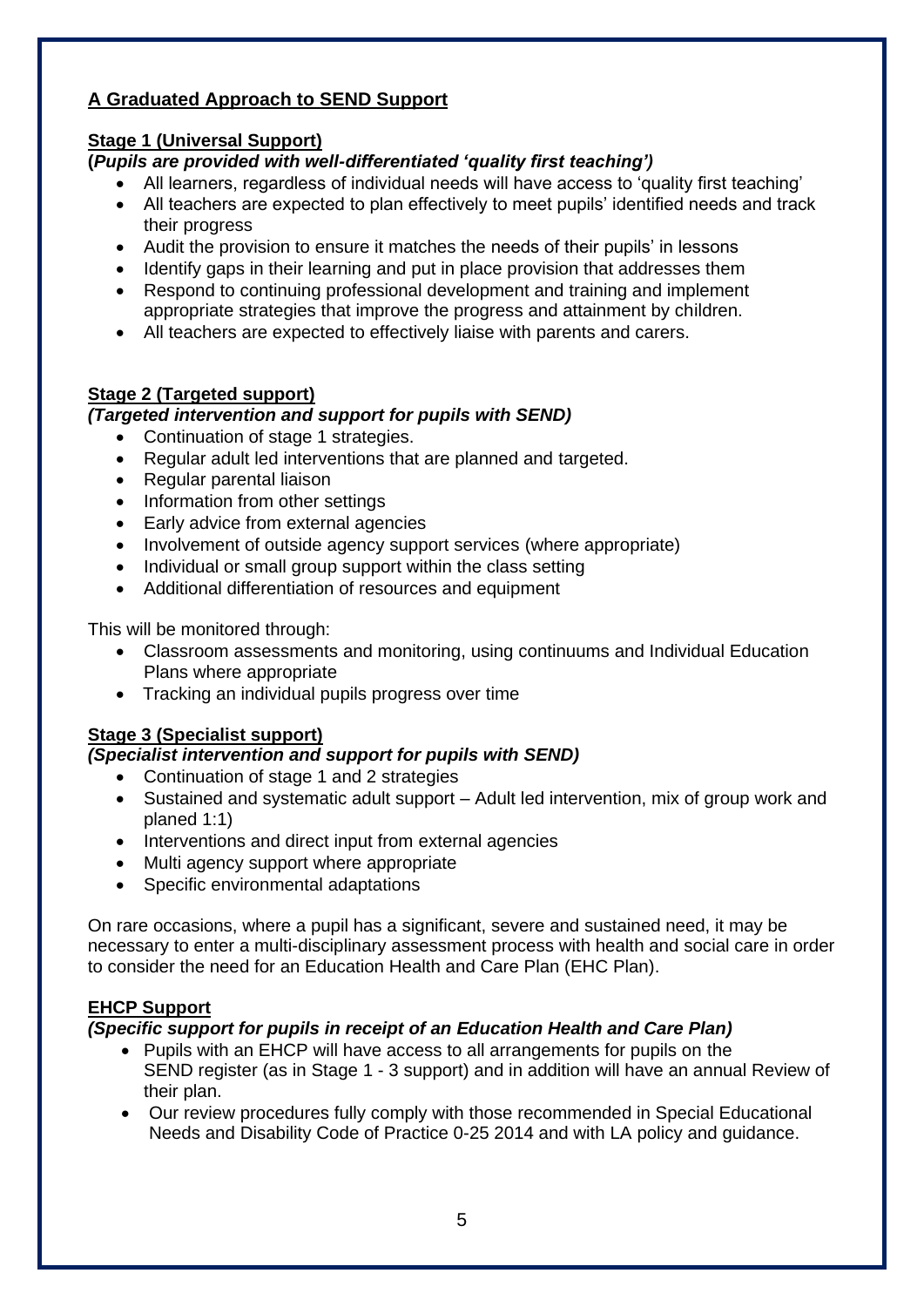## **Roles and Responsibility**

Nursery Hill Primary is committed to providing an appropriate and high quality education to all of our pupils whilst meeting their individual needs. To do this, we follow a child centred approach incorporating the input from the following people

## **The Child**

At Nursery Hill Primary, we recognise that all pupils have the right to be involved in making decisions and to exercise choice. In most lessons, all pupils are involved in monitoring and reviewing their progress through the use of individual targets and success criteria. We will fully involve all pupils by encouraging them to:-

- State their views about their education and learning including what they like/dislike about school.
- Identify their own needs and things that help them learn best.
- Share in their target setting across the curriculum so that they know what their targets are and what to do to achieve them.
- Review their own progress towards their targets and for those and monitor their success at achieving the targets.

## **Partnership with Parents/Carers**

The school aims to work in partnership with parents and carers. We will do this by:-

- Working effectively with all other agencies supporting children.
- Giving parents and carers the opportunity to play an active and valued role in their child's education.
- Making parents and carers feel welcome.
- Encouraging parents and carers to inform school of any difficulties they perceive their child may be having or other needs the child may have which need addressing.
- Instilling confidence that the school will listen and act appropriately to all concerns.
- Focusing on the child's strengths as well as areas of additional need.
- Allowing parents and carers opportunities to discuss ways in which they and the school can help their child.
- Where appropriate, agreeing targets for all pupils, in particular, those not making expected progress and, for some pupils identified as having SEND, involving parents in the drawingup and monitoring progress against these targets.
- Keeping parents and carers informed and giving support during assessment and any related decision-making process.
- Making parents and carers aware of the Parent Partnership services by providing all information in an accessible way.

## **Responsibility of Class Teachers**

Class teachers have a responsibility to liaise with the SENDCO to:-

- Support all pupils with SEND and all pupils who require additional support because of a special educational need and need to be included on the school's SEND register. Some of these pupils may require advice/support from an outside professional to address a special educational need (this would include pupils with EHC Plans).
- Securing high quality provision and outcomes for all groups of SEND pupils by providing differentiated teaching, support and learning opportunities for all SEND pupils which take into account the specific needs of every pupil.
- Ensuring there is adequate opportunity for pupils with special educational needs to working on agreed targets which are genuinely "additional to" or "different from" those normally provided as part of the differentiated curriculum offer and strategies*".*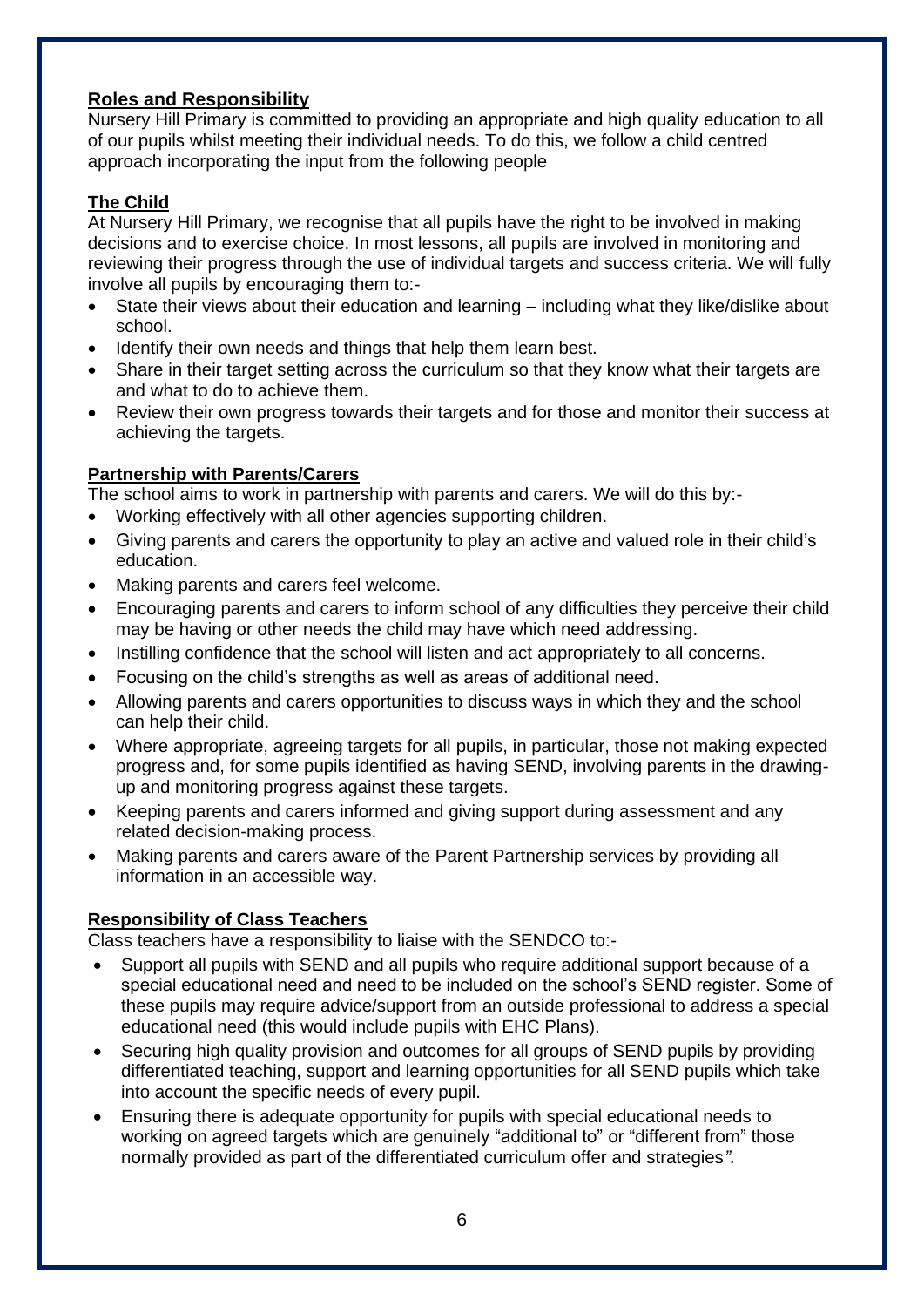- Ensuring effective deployment of resources including teaching assistants and other support staff - to maximise outcomes for all groups of SEND pupils and those with medical conditions.
- Taking into consideration targets and guidance given by the SENDCO or other adults from additional outside agencies.
- Enabling all SEND pupils to access learning activities and opportunities which focus on supporting pupils to work towards targets or objectives set on provision plans.
- Taking individual responsibility for acquiring knowledge of special education needs through active self-guided CPD

## **The Responsibilities of Special Educational Needs Co-ordinator (SENDCO)**

In line with the recommendations in the SEND Code of Practice June 2014 and their job description, the SENDCO will oversee the day-to-day operation of this policy in the following ways:-

- Maintenance and analysis of whole-school provision map for vulnerable learners
- Identifying on the provision map a staged list of pupils with special educational needs –those in receipt of additional SEND support from the schools devolved budget, those in receipt of High Needs funding and those with statements of Education Health and Care plans
- Coordinating and monitoring the quality of provision for children with special educational needs
- Liaising with and advising teachers on delivering excellent provision for these pupils
- Managing other teaching and support staff involved in supporting SEND
- Overseeing the records on all children with Disabilities and/or Special Educational **Needs**
- Liaising sensitively with parents and families of children with SEND, in conjunction with class teachers and SLT where appropriate
- Contributing to the in-service training and continuing professional development of staff
- Implementing a programme of Annual Review for all pupils with an EHCP.
- Carrying out referral procedures to the Local Authority to request High Needs funding and/or an Education Health and Care Plan when a pupil has a special educational need which will require significant support.
- Overseeing transition arrangements and transfer of information for pupils on the SEND register from Nursery providers into Reception and from Year 6 to Year 7, Secondary School providers and for pupils who arrive or leave mid-year.
- Evaluating regularly the impact and effectiveness of all additional interventions for all vulnerable learners (including those with special educational needs).
- Meeting teachers to review the progress of pupils who are being tracked on the SEND provision register.
- Attending area SENDCO network meetings and training as appropriate.
- Liaising with the school's SEND Governors, keeping them informed of current issues regarding provision for SEND pupils.
- Liaising closely with a range of outside agencies to support SEND pupils including LA agencies, NHS, the voluntary sector and Social Services.
- The SENDCO is responsible for reporting regularly to the Head teacher and the Governing Body representatives with responsibility for SEND on the ongoing effectiveness of this SEND policy. Members of the Senior Leadership Team (SLT) also have responsibilities for supporting and monitoring pupils on the SEND register within the year groups for which they are responsible.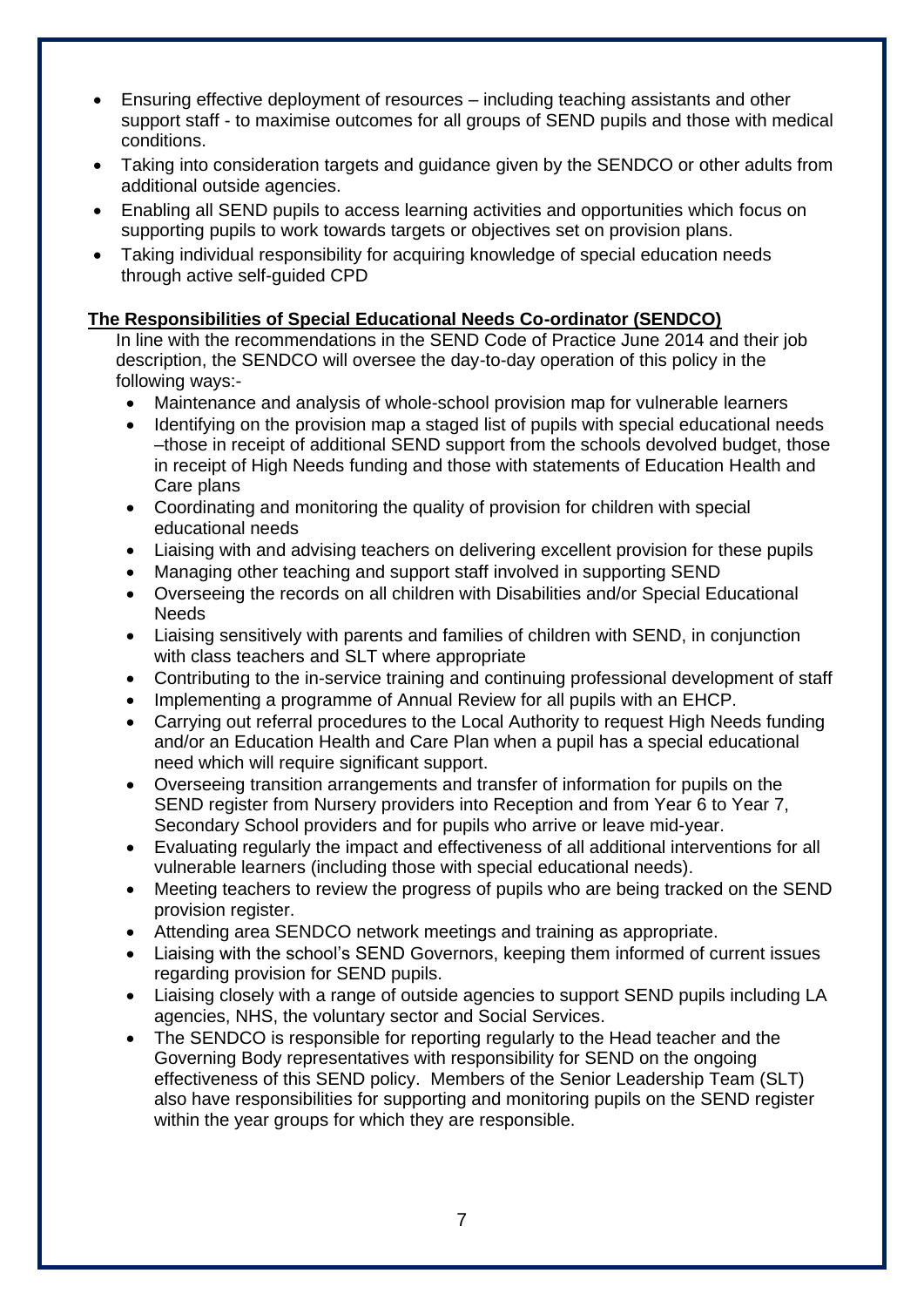## **The Head Teacher and SLT**

• The Head Teacher is responsible for monitoring and evaluating the progress of all pupils and for making strategic decisions which maximize their ability to learn.

• The Head Teacher and the Governors will delegate the day-to-day implementation of this policy to the Special Educational Needs Coordinator (SENDCO).

• The Head Teacher will be informed of the progress of all SEND pupils and any issues with regard to the school's provision in this regard through;

- 1. Analysis of the whole-school pupil progress tracking systems
- 2. Maintenance and analysis of a provision map for SEND
- 3. Pupil progress meetings with individual teachers (may be delegated to SLT members)
- 4. Regular meetings with the SENDCO and related teams
- 5. Discussions with pupils and parents

## **Transition**

- We ensure early and timely planning for transfer to and from each phase of their education and will offer transition meetings to all pupils with and their parents with SEND and not just those pupils in receipt of an Education Health and Care Plan. During the meeting, the next phase destinations and transition arrangements will be discussed.
- We will Support for the pupil in coming to terms with moving on or starting in a new setting. This will be carefully planned and will include familiarisation visits and mentoring work if required. Pupils will be included in all transition days and may also be offered additional transition visits as appropriate and in line with their needs.
- Pupils and parents will be encouraged to consider all options for the next phase of education and the school will involve outside agencies, as appropriate, to ensure information is comprehensive but easily accessible and understandable.

#### **Safeguarding and Attendance**

Safeguarding audits are made to all Alternative Provisions before pupils start at the setting and a transition programme is planned to meet individual needs. Where pupils are educated off site checks will be made by phone call to the home/settings. This could be where provision is shared or an alternative is being provided. Phone calls will be carried out by 9.30 each day that this provision is in affect or by 1.30 if the provision is in the afternoon. Where it has not been possible to make contact by phone a home visit will be carried out in order to ensure the pupil is safe and well. Where it has still not been possible to make contact this will be referred to FSW/Social Worker, where appointed, or for families where there is not a worker involved CASS will be contacted for advice. This advice may include a visit by the police to check that a pupil is safe and well. Outcomes of all phone call and safe and well checks will be recorded on SIMs.